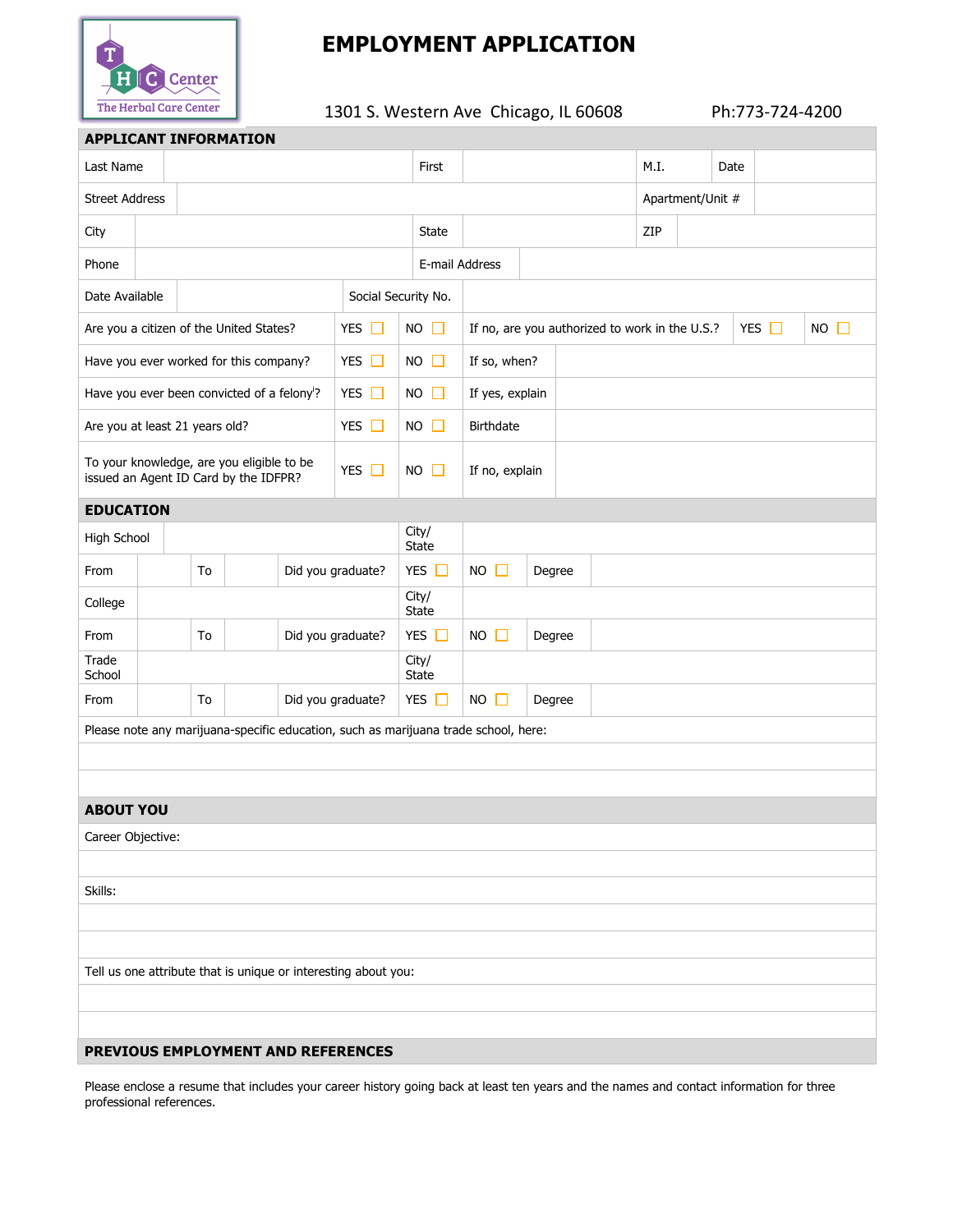#### **VOLUNTARY INFORMATION**

| Gender                                   |                                                                                            |  |
|------------------------------------------|--------------------------------------------------------------------------------------------|--|
| Military<br>Background                   | Have you served in the United States Military? $\Box$ Yes $\Box$ No<br>If so, what branch? |  |
| How did you<br>hear about<br>THC Center? |                                                                                            |  |

#### **DISCLAIMER AND SIGNATURE**

I certify that my answers are true and complete to the best of my knowledge.

If this application leads to employment, I understand that false or misleading information in my application or interview may result in my release.

signature **Date** 

<sup>&</sup>lt;sup>i</sup> A "yes" response will not result in an automatic rejection of your application. We ask this because in Illinois, no one who has been convicted of an "excluded offense" may become an

employee of a cultivation center or dispensary. An "excluded offense" is defined as:<br>(1) a violent crime defined in Section 3 of the Rights of Crime Victims and Witnesses Act or a substantially similar offense that was cla

<sup>(2)</sup> a violation of a state or federal controlled substance law that was classified as a felony in the jurisdiction where the person was convicted, except that the IDFPR may waive this restriction if the person demonstrates to the registering Department's satisfaction that his or her conviction was for the possession, cultivation, transfer, or delivery of a reasonable amount of<br>cannabis intended for medi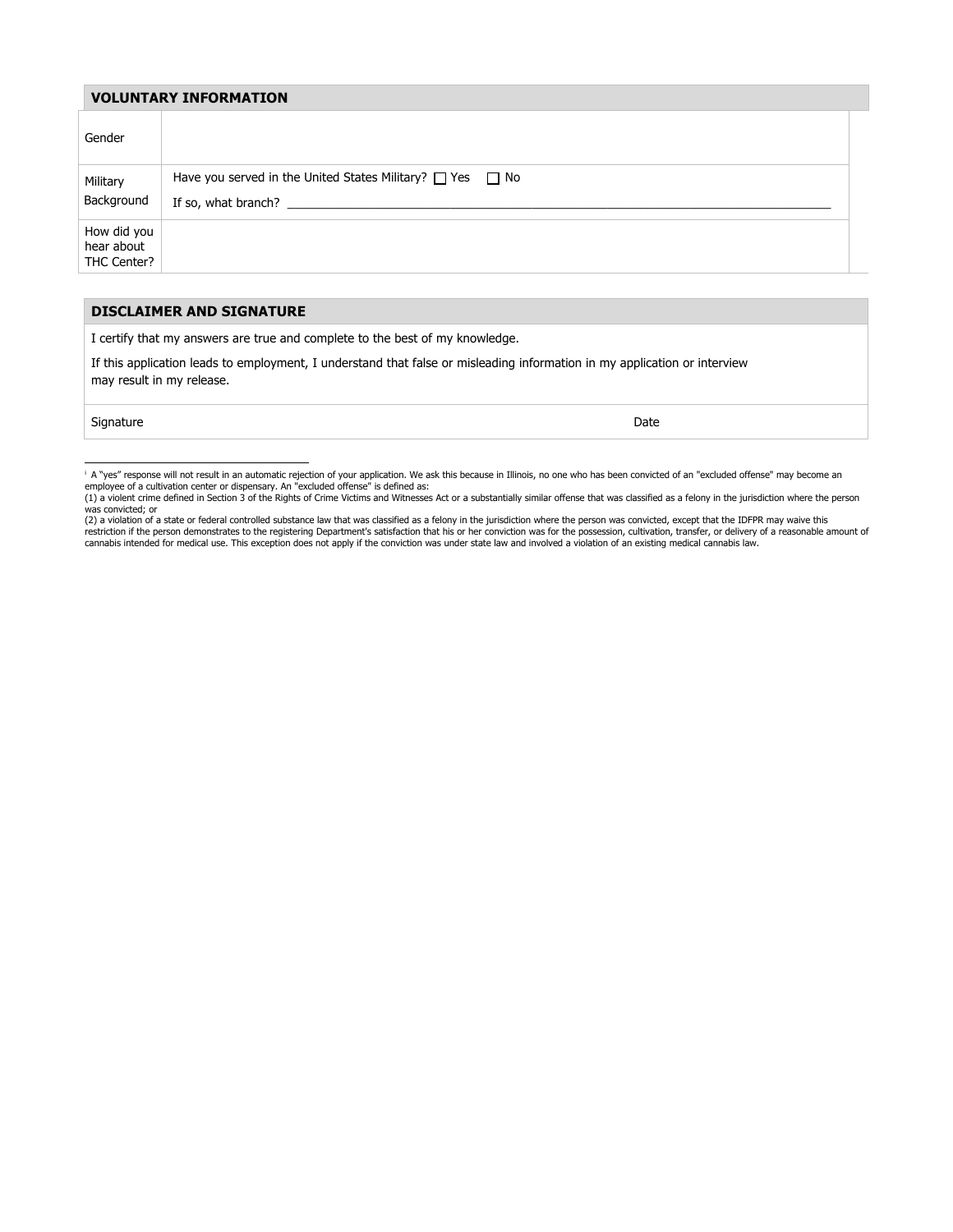## **THC CENTER**

### FAIR CREDIT REPORTING ACT DISCLOSURE STATEMENT

In accordance with the provisions of Section  $604 (b)(2)(A)$  of the Fair Credit Reporting Act, Public Law 91-508, as amended by the Consumer Credit Reporting Act of 1996 (Title II, Subtitle D, Chapter I, of Public Law 104-208), you are being informed that reports verifying your previous employment, previous drug and alcohol test results, and your driving record may be obtained on you for employment purposes.

Applicant's Signature Date

Print Name Social Security Number